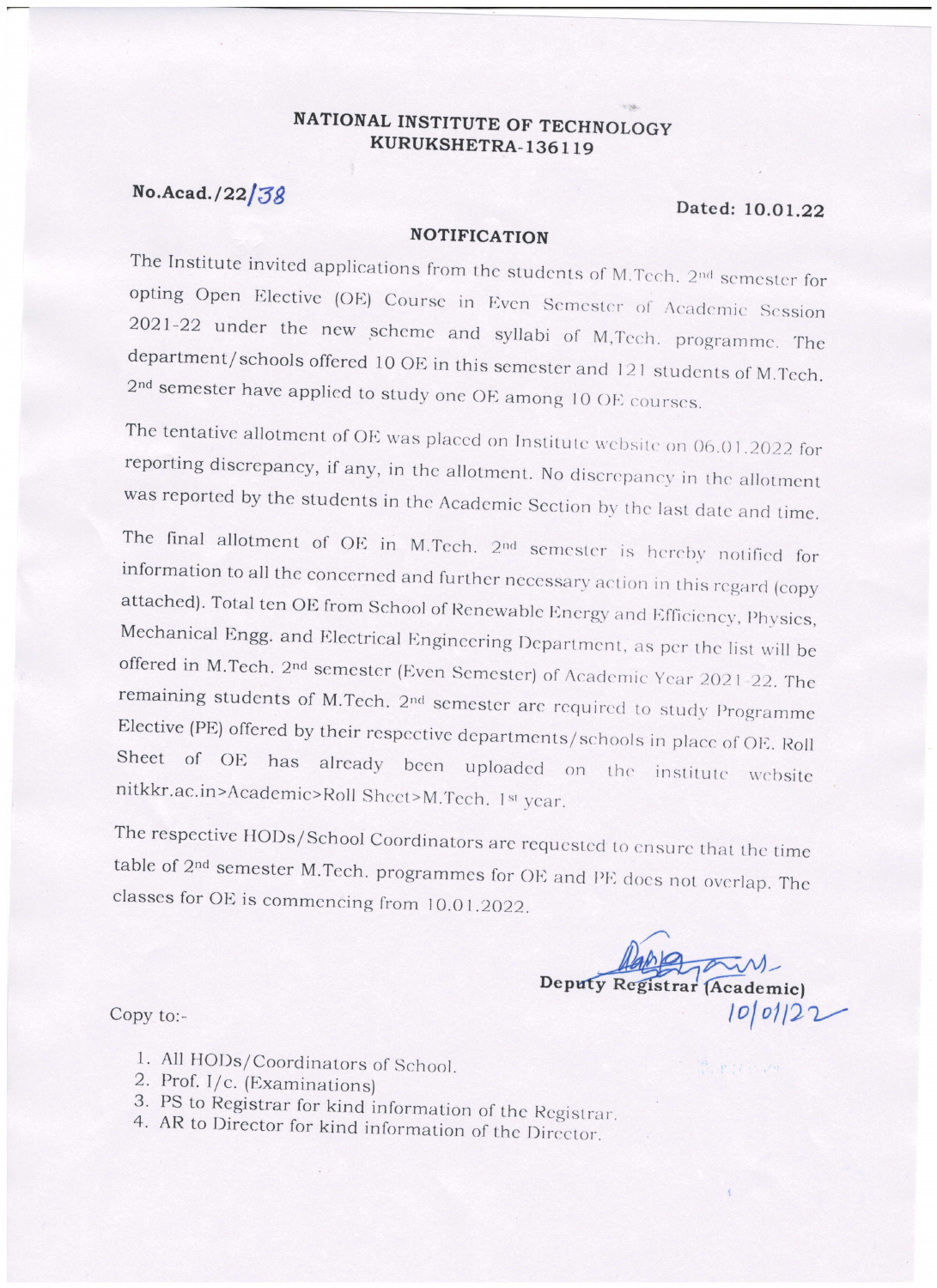| Sr. No. | Roll No. | <b>Name of Student</b>                   | <b>GATE</b><br><b>Score</b> | Department/ School                      | <b>Phase</b> | <b>Allotment of OE</b>                                         |
|---------|----------|------------------------------------------|-----------------------------|-----------------------------------------|--------------|----------------------------------------------------------------|
| 1       | 32116202 | <b>OMKAR VISHWANATH</b><br><b>TATALE</b> | 625                         | <b>Mechanical</b><br><b>Engineering</b> | L            | <b>MEE1O74- Cyber Physical</b><br><b>Systems</b>               |
| 2       | 32116203 | <b>HIMANSHOO RANJAN</b>                  | 611                         | <b>Mechanical</b><br>Engineering        | т            | MEE1O82- Reliability<br>Engineering                            |
| 3       | 32114222 | <b>BHAVANA AGRAWAL</b>                   | 611                         | <b>Electrical Engineering</b>           | I            | MEE3O74- Wind Energy<br><b>Conversion Systems</b>              |
| 4       | 32116301 | <b>AKSHAY PARIHAR</b>                    | 587                         | <b>Mechanical</b><br>Engineering        | I            | MSR1E34- Non-<br><b>Conventional Cooling</b><br><b>Methods</b> |
| 5       | 32116204 | <b>UMANG RAI</b>                         | 571                         | <b>Mechanical</b><br>Engineering        | I            | <b>MSR1E32- Energy Efficient</b><br><b>Building</b>            |
| 6       | 32116205 | <b>SHIVAM JUNEJA</b>                     | 556                         | <b>Mechanical</b><br><b>Engineering</b> | I            | MEE1O82- Reliability<br>Engineering                            |
| 7       | 32116112 | <b>RAHUL KUMAR</b>                       | 551                         | <b>Mechanical</b><br>Engineering        | ı            | <b>MSR1E32- Energy Efficient</b><br><b>Building</b>            |
| 8       | 32116222 | <b>SHIVAM SHARMA</b>                     | 545                         | <b>Mechanical</b><br>Engineering        | I            | MEE1O82- Reliability<br>Engineering                            |
| 9       | 32114202 | <b>SAGNIK GHOSH</b>                      | 532                         | <b>Electrical Engineering</b>           | $\mathbf{I}$ | <b>MEE1O74- Cyber Physical</b><br><b>Systems</b>               |
| 10      | 32114201 | <b>SAHIL KUMAR</b>                       | 532                         | <b>Electrical Engineering</b>           | I            | <b>MEE1O74- Cyber Physical</b><br><b>Systems</b>               |
| 11      | 32114203 | <b>ALOK KUMAR</b>                        | 528                         | <b>Electrical Engineering</b>           | т            | MEE3O74- Wind Energy<br><b>Conversion Systems</b>              |
| 12      | 32114204 | <b>AMIT KALYAN</b>                       | 524                         | <b>Electrical Engineering</b>           | L            | MEE3O74- Wind Energy<br><b>Conversion Systems</b>              |
| 13      | 32116209 | <b>BHARAT</b>                            | 522                         | <b>Mechanical</b><br>Engineering        | I            | MEE1O82- Reliability<br>Engineering                            |
| 14      | 32116210 | <b>SIDDARTHA BEHARA</b>                  | 514                         | <b>Mechanical</b><br>Engineering        | ı            | MEE1O82- Reliability<br>Engineering                            |
| 15      | 32114205 | <b>SPARSH BANSAL</b>                     | 509                         | <b>Electrical Engineering</b>           | L            | <b>MEE1O74- Cyber Physical</b><br><b>Systems</b>               |
| 16      | 32116212 | <b>ROHIT DABAS</b>                       | 507                         | <b>Mechanical</b><br>Engineering        | I            | MEE1072- Robot<br><b>Dynamics &amp; Control</b>                |
| 17      | 32114301 | <b>SUMEET KUMAR</b>                      | 505                         | <b>Electrical Engineering</b>           | т            | <b>MSR1CO2-Solar</b><br><b>Photovoltaic Systems</b>            |
| 18      | 32116303 | <b>SUBHASH CHAND KANTI</b>               | 503                         | <b>Mechanical</b><br>Engineering        | I            | MSR1CO4- Bio-Energy<br><b>Technologies</b>                     |

**Final Allotment of M.Tech Open Elective 2nd Semester 2021-22**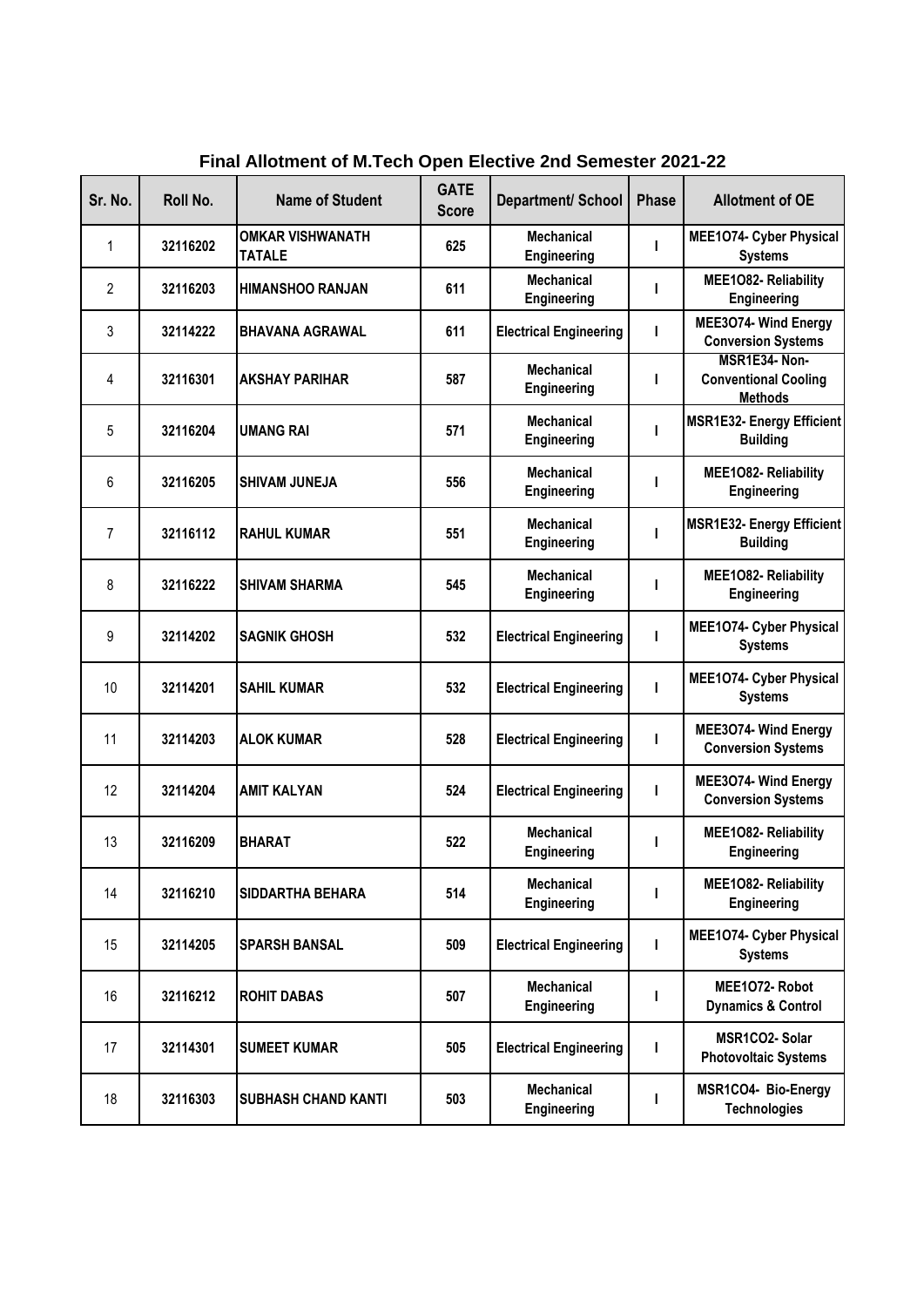| Sr. No. | Roll No. | <b>Name of Student</b>                         | <b>GATE</b><br><b>Score</b> | Department/ School               | <b>Phase</b> | <b>Allotment of OE</b>                                             |
|---------|----------|------------------------------------------------|-----------------------------|----------------------------------|--------------|--------------------------------------------------------------------|
| 19      | 32114102 | <b>PIYUSH PANDEY</b>                           | 502                         | <b>Electrical Engineering</b>    | $\mathbf{I}$ | <b>MEE3O74- Wind Energy</b><br><b>Conversion Systems</b>           |
| 20      | 32114103 | <b>GUDE SHIVAKUMAR</b>                         | 495                         | <b>Electrical Engineering</b>    | $\mathbf{I}$ | MEE1072- Robot<br><b>Dynamics &amp; Control</b>                    |
| 21      | 32116213 | <b>NAYAN SAGITRA</b>                           | 491                         | <b>Mechanical</b><br>Engineering | $\mathbf{I}$ | MEE1O82- Reliability<br>Engineering                                |
| 22      | 32114207 | <b>SHASHIKAR ANAND</b>                         | 490                         | <b>Electrical Engineering</b>    | $\mathbf{I}$ | MEE1074- Cyber Physical<br><b>Systems</b>                          |
| 23      | 32114206 | <b>ASHISH KUMAR THAKUR</b>                     | 490                         | <b>Electrical Engineering</b>    | $\mathbf{I}$ | <b>MEE2O72- Distributed</b><br><b>Generation &amp; Micro-Grids</b> |
| 24      | 32116304 | <b>SACHIN KUMAR</b>                            | 488                         | <b>Mechanical</b><br>Engineering | $\mathbf{I}$ | MSR1E34- Non-<br><b>Conventional Cooling</b><br><b>Methods</b>     |
| 25      | 32116305 | <b>YOGITA ASWAL</b>                            | 480                         | <b>Mechanical</b><br>Engineering | Ш            | MSR1CO4- Bio-Energy<br><b>Technologies</b>                         |
| 26      | 32114302 | <b>PIYUSH JAIN</b>                             | 479                         | <b>Electrical Engineering</b>    | $\mathbf{I}$ | <b>MSR1E32- Energy Efficient</b><br><b>Building</b>                |
| 27      | 32114303 | UTSAB BHATTACHARYA                             | 475                         | <b>Electrical Engineering</b>    | $\mathbf{I}$ | <b>MEE3O74- Wind Energy</b><br><b>Conversion Systems</b>           |
| 28      | 32114324 | <b>SHABHAM GOEL</b>                            | 475                         | <b>Electrical Engineering</b>    | $\mathbf{I}$ | MEE3O74- Wind Energy<br><b>Conversion Systems</b>                  |
| 29      | 32114208 | <b>VIVEK CHANDRA</b>                           | 475                         | <b>Electrical Engineering</b>    | T            | <b>MEE2O72- Distributed</b><br><b>Generation &amp; Micro-Grids</b> |
| 30      | 32114105 | <b>SHARON PALLIYADIMURIYIL</b><br><b>SIMON</b> | 468                         | <b>Electrical Engineering</b>    | $\mathbf{I}$ | MSR1CO2-Solar<br><b>Photovoltaic Systems</b>                       |
| 31      | 32114223 | <b>VIKAS DWIVEDI</b>                           | 467                         | <b>Electrical</b><br>Engineering | Ш            | MEE3O74- Wind Energy<br><b>Conversion Systems</b>                  |
| 32      | 32114304 | <b>TANUJ MONU</b>                              | 464                         | <b>Electrical Engineering</b>    | T            | MSR1CO2-Solar<br><b>Photovoltaic Systems</b>                       |
| 33      | 32114305 | <b>SHIKHA RANI</b>                             | 464                         | <b>Electrical Engineering</b>    | $\mathbf{I}$ | MSR1CO2-Solar<br><b>Photovoltaic Systems</b>                       |
| 34      | 32114106 | <b>DEBADEEP SEN</b>                            | 463                         | <b>Electrical Engineering</b>    | $\mathbf{I}$ | MSR1CO2-Solar<br><b>Photovoltaic Systems</b>                       |
| 35      | 32116306 | <b>CHANDRAKANT TYAGI</b>                       | 461                         | <b>Mechanical</b><br>Engineering | L            | MSR1CO4- Bio-Energy<br><b>Technologies</b>                         |
| 36      | 32114209 | <b>SUNNY KUMAR</b>                             | 460                         | <b>Electrical Engineering</b>    | I.           | MEE2O72- Distributed<br><b>Generation &amp; Micro-Grids</b>        |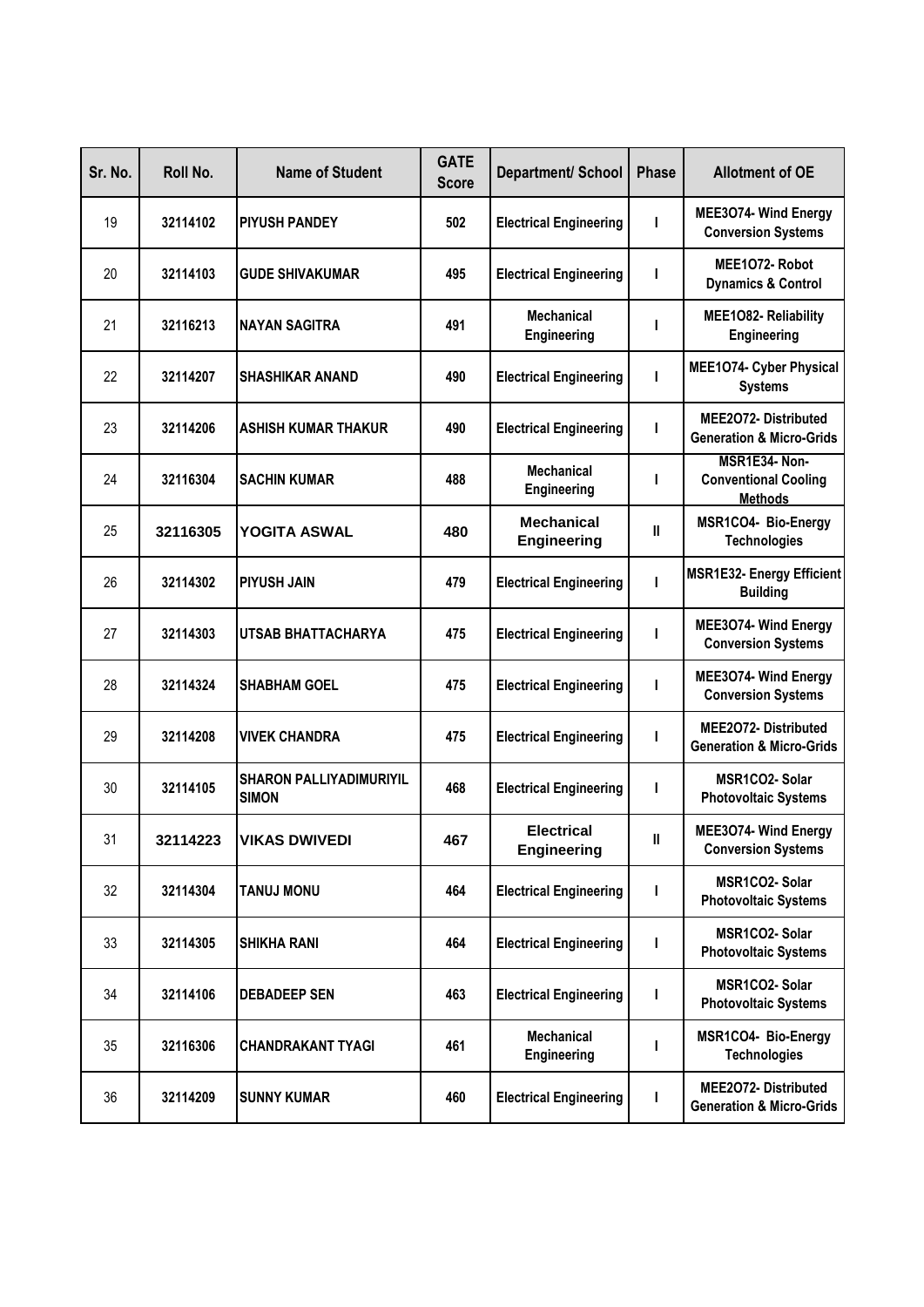| Sr. No. | Roll No. | <b>Name of Student</b>                 | <b>GATE</b><br><b>Score</b> | Department/ School                      | <b>Phase</b> | <b>Allotment of OE</b>                                            |
|---------|----------|----------------------------------------|-----------------------------|-----------------------------------------|--------------|-------------------------------------------------------------------|
| 37      | 32116102 | <b>ROHAN SINGH</b>                     | 457                         | <b>Mechanical</b><br>Engineering        | т            | MEE1O82- Reliability<br>Engineering                               |
| 38      | 32116103 | <b>ISAMARTH BAHUGUNA</b>               | 456                         | <b>Mechanical</b><br>Engineering        | T            | <b>MSR1E32- Energy Efficient</b><br><b>Building</b>               |
| 39      | 32116104 | <b>SHUBHENDRA KUMAR</b>                | 456                         | <b>Mechanical</b><br>Engineering        | т            | <b>MSR1E32- Energy Efficient</b><br><b>Building</b>               |
| 40      | 32114107 | <b>MONU KUMAR</b>                      | 454                         | <b>Electrical Engineering</b>           | т            | <b>MEE1O74- Cyber Physical</b><br><b>Systems</b>                  |
| 41      | 32116307 | <b>PRATIBHA KURARIA</b>                | 454                         | Mechanical<br>Engineering               | ı            | MSR1CO4- Bio-Energy<br><b>Technologies</b>                        |
| 42      | 32114108 | <b>HIMANSHU KANDWAL</b>                | 452                         | <b>Electrical Engineering</b>           | I            | MSR1CO2-Solar<br><b>Photovoltaic Systems</b>                      |
| 43      | 32116215 | <b>ABHISHEK SAMANIYA</b>               | 440                         | <b>Mechanical</b><br><b>Engineering</b> | Ш            | MEE1O82- Reliability<br>Engineering                               |
| 44      | 32114210 | <b>DEVENDRA KUMAR</b>                  | 437                         | <b>Electrical Engineering</b>           | I            | MEE1074- Cyber Physical<br><b>Systems</b>                         |
| 45      | 32114109 | <b>ASHUTOSH SRIVASTAVA</b>             | 434                         | <b>Electrical Engineering</b>           | I            | MEE3O74- Wind Energy<br><b>Conversion Systems</b>                 |
| 46      | 32114307 | <b>ANKIT RAJ</b>                       | 434                         | <b>Electrical Engineering</b>           | I            | MSR1CO2-Solar<br><b>Photovoltaic Systems</b>                      |
| 47      | 32114306 | <b>ABHISHEK KUMAR</b>                  | 434                         | <b>Electrical Engineering</b>           | I            | <b>MEE2O72-Distributed</b><br><b>Generation &amp; Micro-Grids</b> |
| 48      | 32116308 | <b>Mantri Harish</b>                   | 434                         | <b>Mechanical</b><br><b>Engineering</b> | Ш            | MSR1E34- Non-<br><b>Conventional Cooling</b><br><b>Methods</b>    |
| 49      | 32116106 | BIBEK JYOTI DUTTA                      | 433                         | <b>Mechanical</b><br>Engineering        |              | MEE1O82- Reliability<br>Engineering                               |
| 50      | 32114110 | <b>PRITISH SHARMA</b>                  | 430                         | <b>Electrical Engineering</b>           | I            | MEE1074- Cyber Physical<br><b>Systems</b>                         |
| 51      | 32114225 | <b>SUBHASH KUMAR</b>                   | 430                         | <b>Electrical Engineering</b>           | T            | <b>MEE2O72-Distributed</b><br><b>Generation &amp; Micro-Grids</b> |
| 52      | 32116216 | <b>ABHINASH</b>                        | 430                         | <b>Mechanical</b><br>Engineering        | I            | MEE1O82- Reliability<br>Engineering                               |
| 53      | 32116309 | <b>GAURAV SINGH</b><br><b>BHANDARI</b> | 430                         | <b>Mechanical</b><br><b>Engineering</b> | Ш            | MSR1CO4- Bio-Energy<br><b>Technologies</b>                        |
| 54      | 32116311 | <b>SHUBHAM SHARMA</b>                  | 428                         | <b>Mechanical</b><br>Engineering        | L            | MSR1CO4- Bio-Energy<br><b>Technologies</b>                        |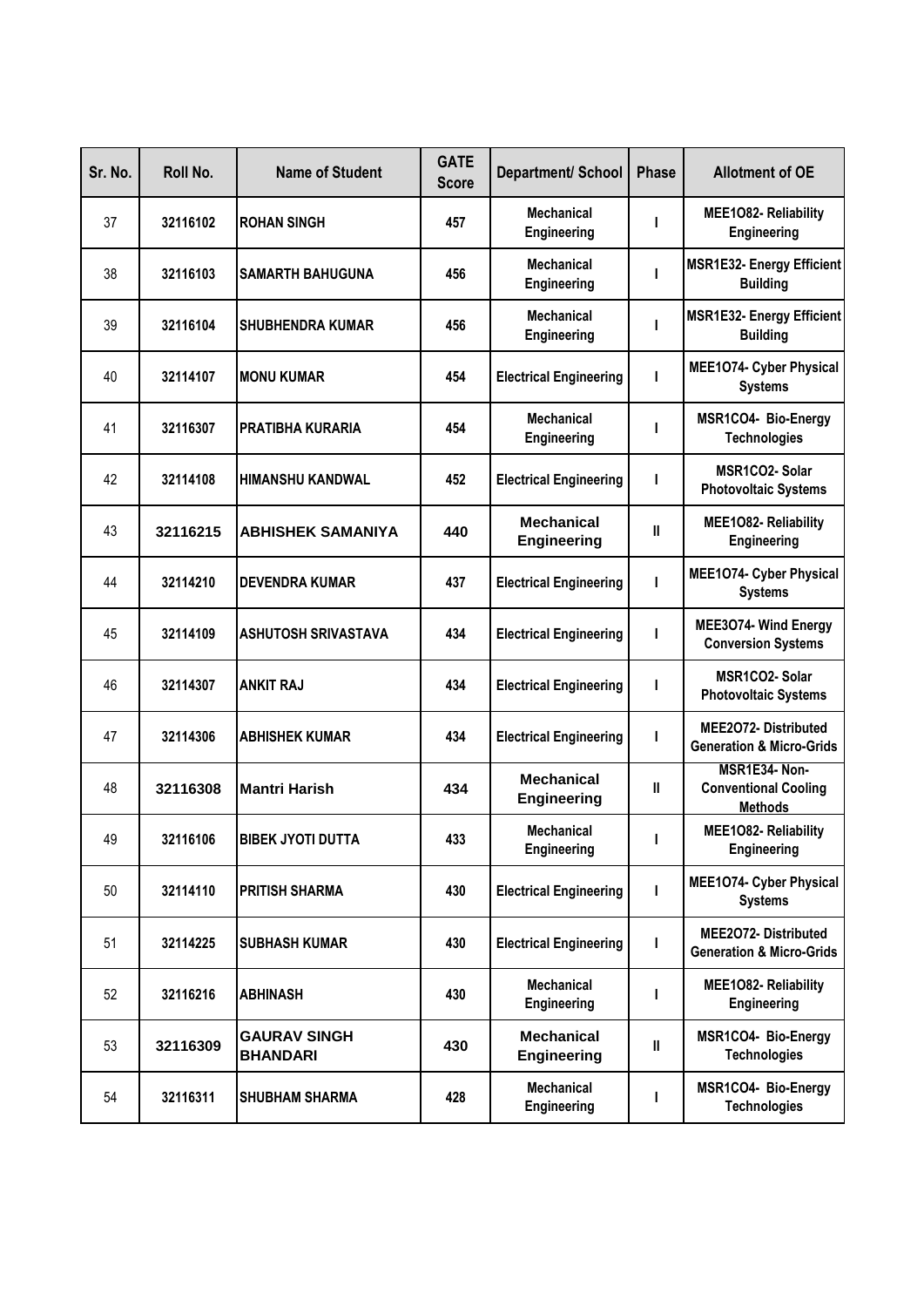| Sr. No. | Roll No. | <b>Name of Student</b>            | <b>GATE</b><br><b>Score</b> | <b>Department/ School</b>                                  | <b>Phase</b> | <b>Allotment of OE</b>                                            |
|---------|----------|-----------------------------------|-----------------------------|------------------------------------------------------------|--------------|-------------------------------------------------------------------|
| 55      | 32114111 | <b>ANJALI KUMARI</b>              | 422                         | <b>Electrical Engineering</b>                              | $\mathbf{I}$ | <b>MEE1074- Cyber Physical</b><br><b>Systems</b>                  |
| 56      | 32116312 | JEETENDRA SINGH                   | 419                         | <b>Mechanical</b><br>Engineering                           | L            | MSR1E34- Non-<br><b>Conventional Cooling</b><br><b>Methods</b>    |
| 57      | 32116313 | <b>KARUN BELWAL</b>               | 415                         | <b>Mechanical</b><br>Engineering                           | $\mathbf{I}$ | MSR1CO4- Bio-Energy<br><b>Technologies</b>                        |
| 58      | 32114112 | <b>MONIKA PANDEY</b>              | 411                         | <b>Electrical Engineering</b>                              | $\mathbf{I}$ | <b>MEE1O74- Cyber Physical</b><br><b>Systems</b>                  |
| 59      | 32114308 | <b>ABHILASH PRASAD SHARMA</b>     | 407                         | <b>Electrical Engineering</b>                              | $\mathbf{I}$ | MPH2O74- Energy<br><b>Materials and Devices</b>                   |
| 60      | 32116315 | <b>PYDISETTI SAI SANDEEP</b>      | 404                         | <b>Mechanical</b><br>Engineering                           | $\mathbf{I}$ | MSR1E34- Non-<br><b>Conventional Cooling</b><br><b>Methods</b>    |
| 61      | 32114113 | DIVYA KHANDURI                    | 404                         | <b>Electrical Engineering</b>                              | $\mathbf{I}$ | MEE1O74- Cyber Physical<br><b>Systems</b>                         |
| 62      | 32116217 | <b>MANIKANT KUMAR</b>             | 402                         | <b>Mechanical</b><br>Engineering                           | L            | MSR1CO4- Bio-Energy<br><b>Technologies</b>                        |
| 63      | 32116108 | <b>AVESH KUMAR BAGHEL</b>         | 400                         | <b>Mechanical</b><br>Engineering                           | I            | MSR1CO2-Solar<br><b>Photovoltaic Systems</b>                      |
| 64      | 32116316 | <b>SHIVAM MAURYA</b>              | 399                         | <b>Mechanical</b><br>Engineering                           | L            | MSR1CO4- Bio-Energy<br><b>Technologies</b>                        |
| 65      | 32119101 | SATYAVRAT PRATAP SINGH            | 399                         | <b>School of Renewable</b><br>Energy &<br>Efficiency(SREE) | $\mathbf{I}$ | MEE1072- Robot<br><b>Dynamics &amp; Control</b>                   |
| 66      | 32114309 | <b>TALIB</b>                      | 396                         | <b>Electrical Engineering</b>                              | $\mathbf{I}$ | <b>MEE1O82- Reliability</b><br>Engineering                        |
| 67      | 32116218 | <b>NAVEEN KUMAR</b>               | 396                         | <b>Mechanical</b><br>Engineering                           |              | MEE1O82- Reliability<br>Engineering                               |
| 68      | 32116318 | <b>ASHISH SINGH</b>               | 395                         | <b>Mechanical</b><br>Engineering                           | $\mathbf{I}$ | MSR1CO4- Bio-Energy<br><b>Technologies</b>                        |
| 69      | 32114114 | <b>NAMAN KU SANGER</b>            | 388                         | <b>Electrical Engineering</b>                              | $\mathbf{I}$ | MEE1O82- Reliability<br>Engineering                               |
| 70      | 32116109 | <b>SHIVAM KUMAR</b>               | 385                         | <b>Mechanical</b><br>Engineering                           | L            | MEE1072- Robot<br><b>Dynamics &amp; Control</b>                   |
| 71      | 32114216 | IMUKUND KUMAR<br><b>CHOUDHARY</b> | 384                         | <b>Electrical Engineering</b>                              | T            | <b>MEE2O72-Distributed</b><br><b>Generation &amp; Micro-Grids</b> |
| 72      | 32114215 | <b>MOHD ARIF</b>                  | 384                         | <b>Electrical Engineering</b>                              | J.           | MSR1CO2-Solar<br><b>Photovoltaic Systems</b>                      |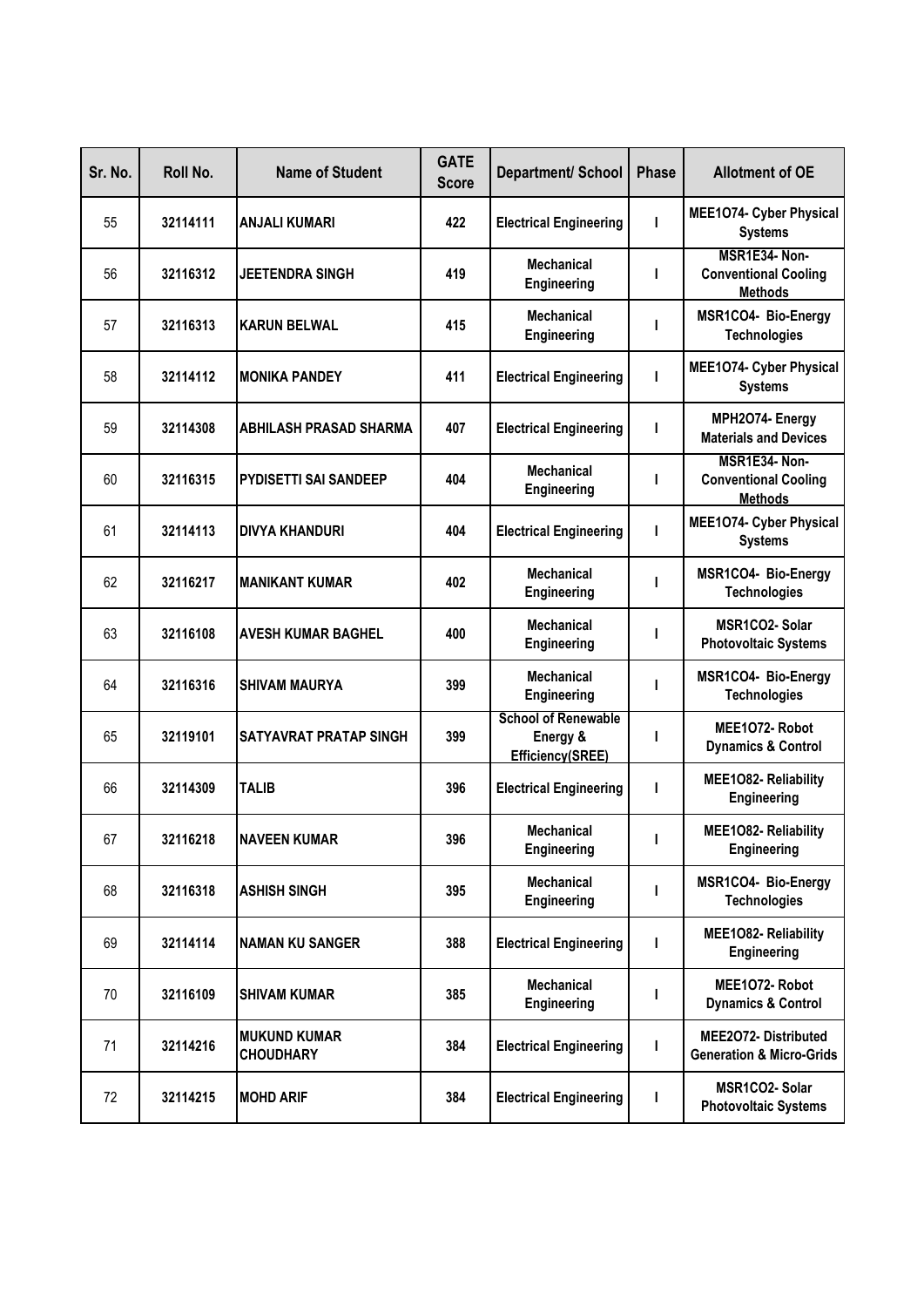| Sr. No. | Roll No. | <b>Name of Student</b>                 | <b>GATE</b><br><b>Score</b> | Department/ School                               | <b>Phase</b> | <b>Allotment of OE</b>                                             |
|---------|----------|----------------------------------------|-----------------------------|--------------------------------------------------|--------------|--------------------------------------------------------------------|
| 73      | 32114310 | <b>MRINAL KANTI DEY</b>                | 384                         | <b>Electrical Engineering</b>                    | $\mathbf{I}$ | <b>MEE2O72-Distributed</b><br><b>Generation &amp; Micro-Grids</b>  |
| 74      | 32114217 | <b>ANKIT AWASTHY</b>                   | 381                         | <b>Electrical Engineering</b>                    | $\mathbf{I}$ | <b>MEE2O72- Distributed</b><br><b>Generation &amp; Micro-Grids</b> |
| 75      | 32117102 | <b>PRASHANT KUMAR</b><br><b>PANDEY</b> | 381                         | <b>Physics</b>                                   | Ш            | MSR1CO2-Solar<br><b>Photovoltaic Systems</b>                       |
| 76      | 32114313 | <b>LAKSHAY VERMA</b>                   | 379                         | <b>Electrical Engineering</b>                    | $\mathbf{I}$ | MEE1O82- Reliability<br>Engineering                                |
| 77      | 32114218 | <b>SONU KUMAR</b>                      | 377                         | <b>Electrical Engineering</b>                    | $\mathbf{I}$ | <b>MEE2O72- Distributed</b><br><b>Generation &amp; Micro-Grids</b> |
| 78      | 32114219 | <b>PAWAN KUMAR MAHAWAR</b>             | 373                         | <b>Electrical Engineering</b>                    | $\mathbf{I}$ | <b>MSR1E32- Energy Efficient</b><br><b>Building</b>                |
| 79      | 32119102 | <b>SUMIT KUMAR</b>                     | 373                         | <b>School of</b><br><b>Renewable Energy</b><br>ጼ | $\mathbf{I}$ | <b>MEE2O72-Distributed</b><br><b>Generation &amp; Micro-Grids</b>  |
| 80      | 32116319 | <b>SAGAR KUMAR</b>                     | 361                         | <b>Mechanical</b><br>Engineering                 | L            | MEE3O74- Wind Energy<br><b>Conversion Systems</b>                  |
| 81      | 32116320 | <b>MANISH KUMAR</b>                    | 360                         | <b>Mechanical</b><br>Engineering                 | $\mathbf{I}$ | MSR1E34- Non-<br><b>Conventional Cooling</b><br><b>Methods</b>     |
| 82      | 32116321 | <b>SURAJ</b>                           | 359                         | <b>Mechanical</b><br>Engineering                 | $\mathbf{I}$ | MSR1E34- Non-<br><b>Conventional Cooling</b><br><b>Methods</b>     |
| 83      | 32114115 | <b>ROOPSHI GUPTA</b>                   | 355                         | <b>Electrical Engineering</b>                    | T            | MEE3O74- Wind Energy<br><b>Conversion Systems</b>                  |
| 84      | 32114116 | TANU KRITIKA                           | 355                         | <b>Electrical Engineering</b>                    | $\mathbf{I}$ | MEE1072- Robot<br><b>Dynamics &amp; Control</b>                    |
| 85      | 32117202 | ATHULYA MARTIN                         | 355                         | <b>Physics</b>                                   |              | MPH2O74- Energy<br><b>Materials and Devices</b>                    |
| 86      | 32114220 | YADWINDER KAUR                         | 354                         | <b>Electrical Engineering</b>                    | T            | <b>MEE2O72- Distributed</b><br><b>Generation &amp; Micro-Grids</b> |
| 87      | 32114314 | <b>CHANDAN SINGH</b>                   | 354                         | <b>Electrical Engineering</b>                    | T            | MEE3O74- Wind Energy<br><b>Conversion Systems</b>                  |
| 88      | 32114315 | <b>UDDAGIRI RIYAZ</b>                  | 350                         | <b>Electrical Engineering</b>                    | T            | MEE3O74- Wind Energy<br><b>Conversion Systems</b>                  |
| 89      | 32114117 | JAGMAL SINGH                           | 347                         | <b>Electrical Engineering</b>                    | I.           | MEE1072- Robot<br><b>Dynamics &amp; Control</b>                    |
| 90      | 32114316 | <b>ANAND SINGH</b>                     | 347                         | <b>Electrical Engineering</b>                    | J.           | MSR1E34- Non-<br><b>Conventional Cooling</b><br><b>Methods</b>     |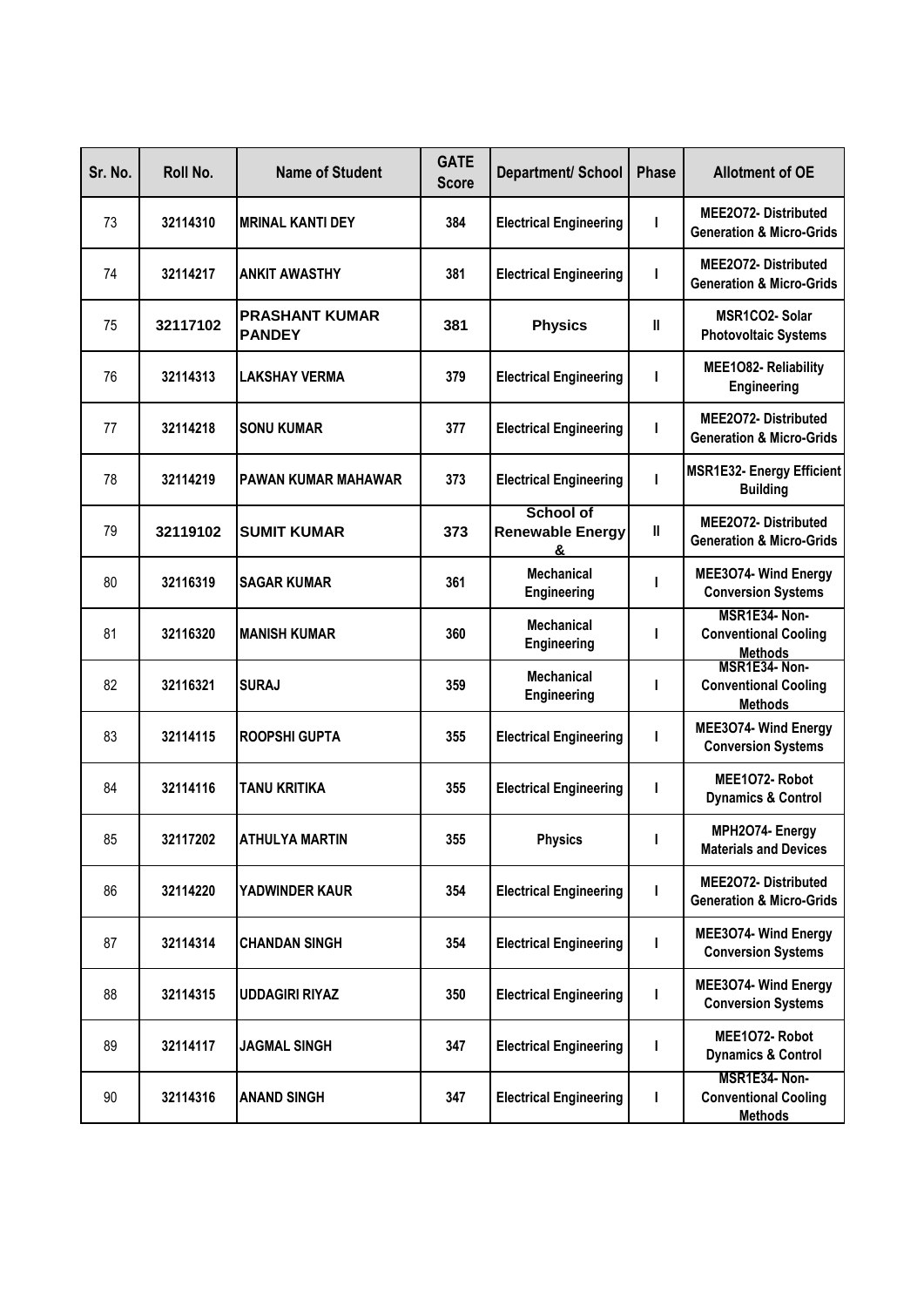| Sr. No. | Roll No. | <b>Name of Student</b>   | <b>GATE</b><br><b>Score</b> | <b>Department/ School</b>                                   | <b>Phase</b> | <b>Allotment of OE</b>                                            |
|---------|----------|--------------------------|-----------------------------|-------------------------------------------------------------|--------------|-------------------------------------------------------------------|
| 91      | 32116219 | <b>BHUPENDRA RANA</b>    | 346                         | <b>Mechanical</b><br>Engineering                            | т            | MEE1O82- Reliability<br>Engineering                               |
| 92      | 32114317 | <b>SAURABH TIKARIHA</b>  | 341                         | <b>Electrical Engineering</b>                               | ı            | <b>MEE2O72-Distributed</b><br><b>Generation &amp; Micro-Grids</b> |
| 93      | 32116322 | PABBULETI SHANMUKHA      | 339                         | <b>Mechanical</b><br>Engineering                            | L            | MSR1E34- Non-<br><b>Conventional Cooling</b><br><b>Methods</b>    |
| 94      | 32114318 | <b>AVNEESH DWIVEDI</b>   | 339                         | <b>Electrical Engineering</b>                               | т            | <b>MSR1E32- Energy Efficient</b><br><b>Building</b>               |
| 95      | 32116323 | <b>PRANAV KUMAR</b>      | 337                         | <b>Mechanical</b><br>Engineering                            | т            | MSR1E34- Non-<br><b>Conventional Cooling</b><br><b>Methods</b>    |
| 96      | 32114319 | <b>ANCHAL MAURYA</b>     | 335                         | <b>Electrical Engineering</b>                               | т            | MEE1O82- Reliability<br>Engineering                               |
| 97      | 32116324 | <b>NISHANT SINGH</b>     | 334                         | <b>Mechanical</b><br>Engineering                            | I            | <b>MSR1E32- Energy Efficient</b><br><b>Building</b>               |
| 98      | 32114320 | <b>PAWAN KUMAR</b>       | 332                         | <b>Electrical Engineering</b>                               | т            | <b>MEE2O72-Distributed</b><br><b>Generation &amp; Micro-Grids</b> |
| 99      | 32119104 | <b>Arpit</b>             | 332                         | School of<br><b>Renewable Energy</b><br>&                   | Ш            | MPH2O74- Energy<br><b>Materials and Devices</b>                   |
| 100     | 32116110 | <b>DEVESH PRAJAPATI</b>  | 331                         | <b>Mechanical</b><br>Engineering                            | I            | <b>MSR1E32- Energy Efficient</b><br><b>Building</b>               |
| 101     | 32117203 | <b>HARSHIKA KUMARI</b>   | 328                         | <b>Physics</b>                                              | Ш            | MEE1072- Robot<br><b>Dynamics &amp; Control</b>                   |
| 102     | 32116325 | <b>SOUVIK ROY</b>        | 327                         | <b>Mechanical</b><br>Engineering                            | ı            | <b>MSR1E32- Energy Efficient</b><br><b>Building</b>               |
| 103     | 32114118 | <b>HEMANTH GOLLANGI</b>  | 324                         | <b>Electrical Engineering</b>                               |              | MEE1072- Robot<br><b>Dynamics &amp; Control</b>                   |
| 104     | 32114119 | <b>PRIYAM SRIVASTAVA</b> | 318                         | <b>Electrical Engineering</b>                               | I            | <b>MEE1O74- Cyber Physical</b><br><b>Systems</b>                  |
| 105     | 32117103 | KOMAL KUMARI             | 309                         | <b>Physics</b>                                              | L            | MPH2O74- Energy<br><b>Materials and Devices</b>                   |
| 106     | 32114120 | <b>VISHAL VERMA</b>      | 294                         | <b>Electrical Engineering</b>                               | т            | MPH2O74- Energy<br><b>Materials and Devices</b>                   |
| 107     | 32116111 | <b>MEENA BHARTI</b>      | 289                         | <b>Mechanical</b><br>Engineering                            | L            | MEE1O82- Reliability<br>Engineering                               |
| 108     | 32119105 | <b>SAURAV DAHIYA</b>     | 286                         | <b>School of</b><br><b>Renewable Energy</b><br><u>&amp;</u> | Ш            | MEE1O82- Reliability<br>Engineering                               |